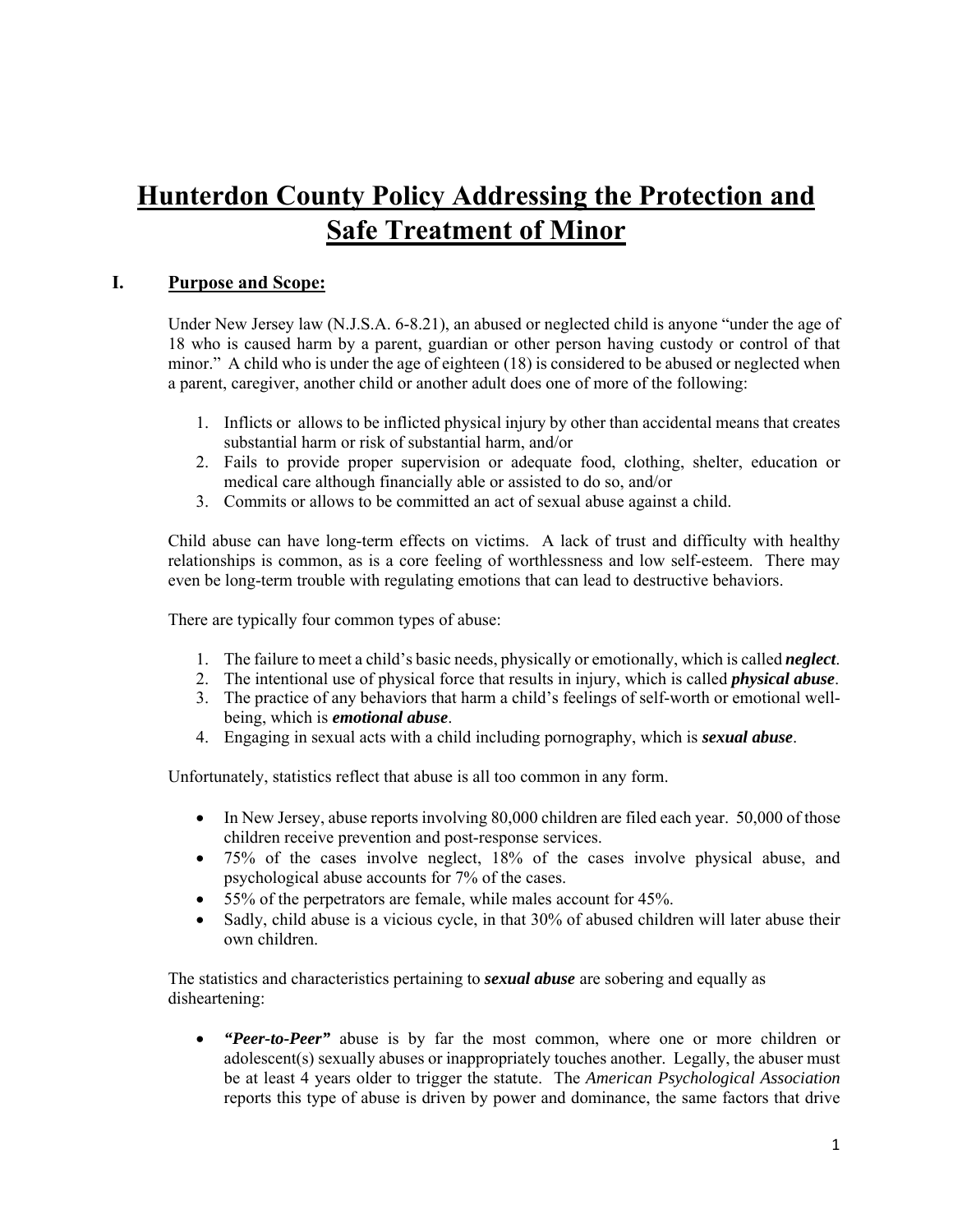bullying within this age group. In fact, bullying can be a precursor to sexual abuse, especially when there is a lack of supervision.

- In contrast, *"adult-to-child"* abuse is typically thought out and planned in advance, demanding access and privacy and control. These three factors demand a specific type of relationship and setting, meaning that 90% of juvenile sexual abuse victims know their abuser. The scope of the problem is massive: by the age of 18, 1 in 4 girls and 1 in 6 boys have experienced sexual abuse. From those figures, 88% of those molestations are attributed to individuals with pedophilia. *Pedophilia is a psychotic disorder in which an adult or adolescent demonstrates a primary sexual attraction to prepubescent children.*  It is important, however, not to confuse pedophilia with actual child molestation, as many pedophiles never act on their attractions.
- Child sexual abusers are not always easy to spot. Though 7 out of every 8 molesters are male, they match the general population in ethnicity, religion, education, and marital status. So there is no stereotype, especially since abusers go to great lengths to blend in. However, only 10% of them abuse children that they don't know, and 68% look no further than their own families for victims.
- 40% of abusers first begin molesting children before they themselves reach the age of 15, and the vast majority before the age of 20.
- Adolescent abusers generally begin their acts of abuse on younger siblings.
- Most sexual abuse occurs within the family. However, molesters can gain access to children outside of their own families through employment or volunteer work with an organization that works primarily with children. This allows them both time alone with potential victims and the ability to build trust and credibility. In fact, child abusers are often known and respected in their communities for dedication to children.
- In terms of a victim profile, it is important to remember that, although there are characteristics that make some children more vulnerable, every child is in danger. Passive, lonely or troubled children, especially those who live with step-parents or single parents may be targeted. Children between the ages of 7 and 13 years old are most at risk, and children from low socioeconomic backgrounds or rural areas are more likely to be victimized.
- Molesters have behavioral patterns that can be identified as *"grooming"* their victims. Sexual abuse is rarely violent. The molester's goal is to solicit compliance by beginning to win the victim's trust. There might be pet names, gifts to foster exclusivity and encouragement to "keep secrets." The molester might begin to spend time with the victim outside of the regular program or schedule, contacting parents to become involved in a child's life in some capacity, like babysitting. For this reason, many parents are shocked after abuse comes to light simply because the abuser seemed trustworthy. Inevitably, the favoritism is not enough to keep the victim silent any more, and the abuser resorts to threats—threats that play off of a child's guilt over the sexual contact.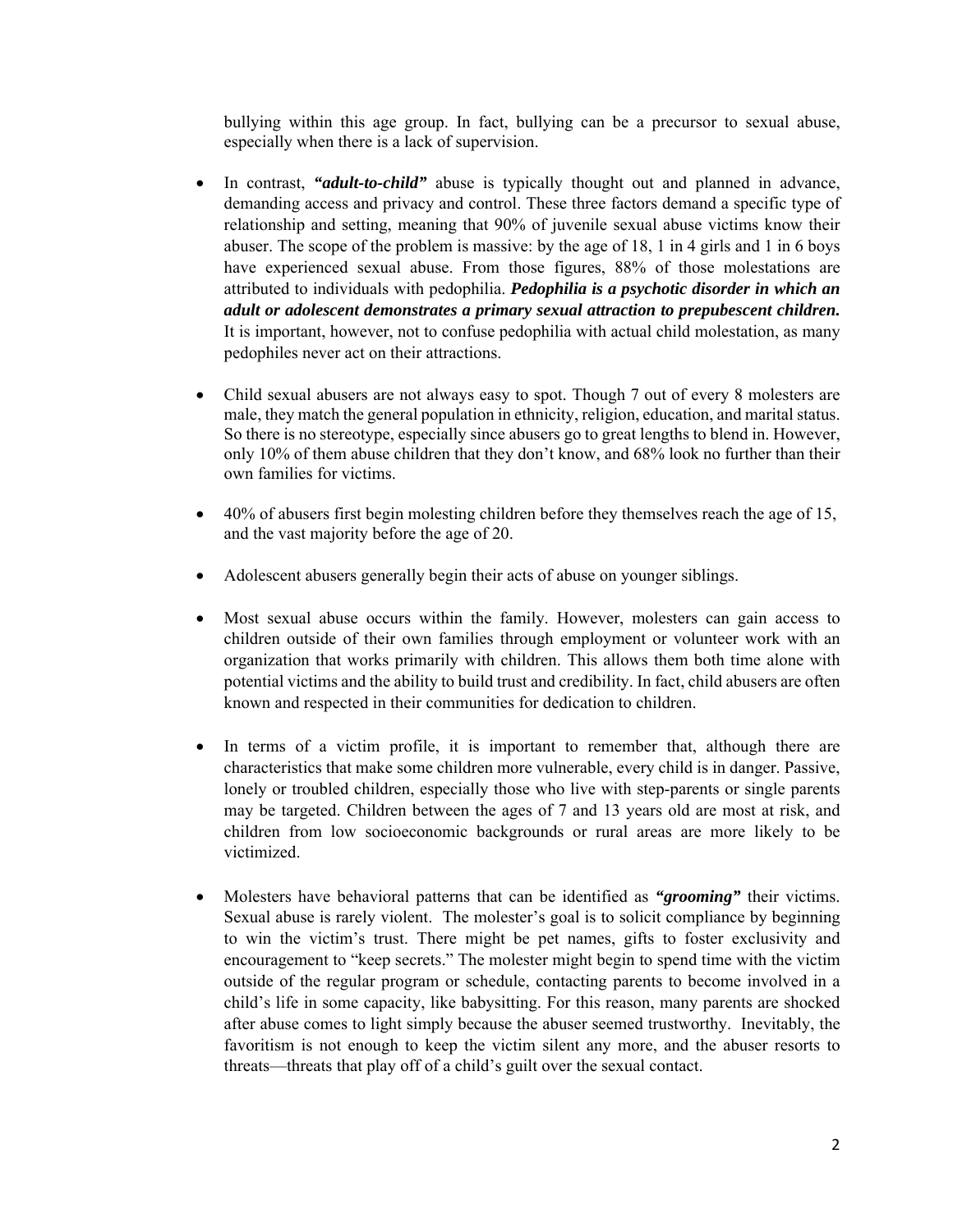During the grooming process and abuse, victims often begin to show signs such as sexual behaviors or strong sexual language that is too adult for their age. Many children feel at fault after the abuse and begin to suffer guilt and depression, even resorting to self-harm. They may begin to display cuts and scratches or other self-inflicted injuries. However, some children are naïve and unaware of the gravity of the abusive nature of their experience. Research shows that children often delay reporting sexual abuse. They should not be disbelieved just because they waited a long time to seek help.

In the State of New Jersey every level of government has a role in protecting minors.

- At the State level:
	- o State law is enforced through the NJ Family Division of the State court system. The court has broad powers including the ability to remove children from dangerous situations
	- o The Department of Children and Families, specifically the Division of Child Protection and Permanency, combines all state operations intended to safeguard children into a single, coordinated program working closely with the Courts, legal advocates and law enforcement.
	- o The Department of Corrections operates adult prisons and youth correctional centers to deal with perpetrators, while individual counties operate youth detention centers and special purpose schools.
- At the local level:
	- o Educational professionals have the most contact with children, meaning they are often the first to detect issues.
	- o Housing Authority employees may also frequently come into contact with children.
	- o Municipalities and counties operate or sponsor a variety of programs that involve children including but not limited to:
		- **Recreation programs**
		- Before and After Care programs
		- **Vouth sports leagues**
		- Vouth centers
		- Youth in Government programs
		- Ultimate Junior law enforcement training programs
	- o The role of **Police and law enforcement agencies** is especially important. Police officers assist in resolving reported situations, often acting as first identifiers. In New Jersey, police are given broad authority to protect children, including the authority to remove them from their parents or caregivers without a court order if necessary to prevent imminent danger to a child. Under the **Prevention of Domestic Violence Act**, a law enforcement officer must make an arrest when the officer finds "probable cause" that domestic violence has occurred. This holds even if the victim refuses to make a complaint. The Act is invoked in situations where the victim exhibits signs of injury caused by domestic violence, when a warrant is in effect, or when there is probable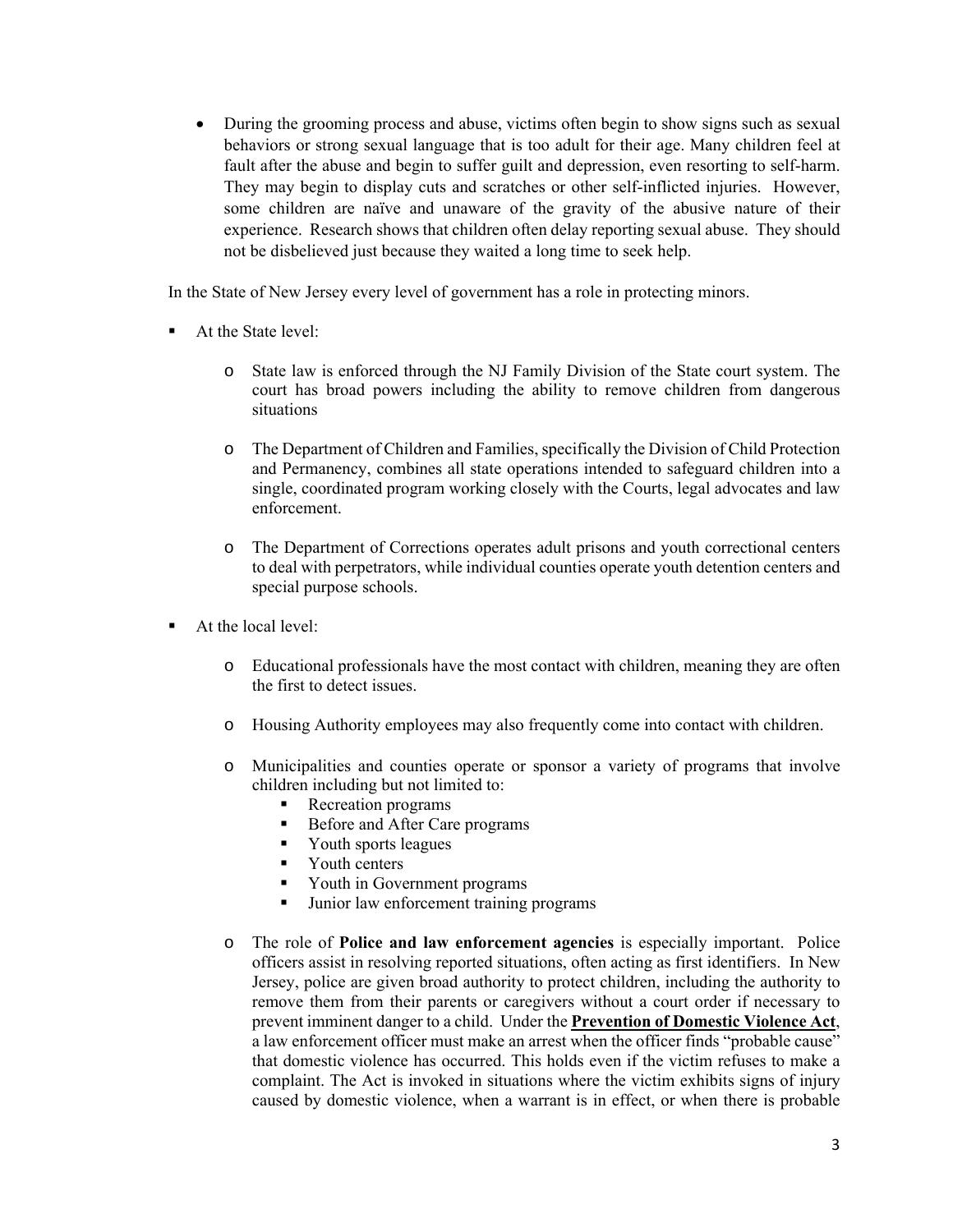cause to believe that a weapon has been involved in an act of domestic violence. Abusers often use psychological tactics or coercive control over their partners, such as making threats to prevent a victim from leaving or contacting friends, family or police. But even if these conditions are not met, an officer may still make an arrest or sign a criminal complaint if there is probable cause to believe acts of domestic violence have been committed. Now if there is no visible sign of injury but the victim states that an injury did, in fact, occur, the officer must take other factors into consideration in determining probable cause.

The County of Hunterdon is committed to the safety of all individuals in its community; however, the County has particular concern for those who are potentially vulnerable, including minor children. The County regards the abuse of children as abhorrent in all its forms and pledges to hold its officials, employees and volunteers to the highest standards of conduct in interacting with children. Statistics show that 93% of victims under the age of 18 know the abuser. Further, a perpetrator does not have to be an adult to harm a child but are typically in a caregiver role. They can have any relationship to the child including a playmate, family member, a teacher, a coach, or instructor.

The County is fully committed to protecting the health, safety and welfare of minors who interact with officials, employees, and volunteers of the County to the maximum extent possible. These Policy and Procedures establish the guidelines for officials, employees, and volunteers who set policy for the County or may work with or interact with individuals under 18 years of age, and those who supervise employees, and volunteers who may work with or interact with individuals under 18 years of age, with the goal of promoting the safety and wellbeing of minors.

This Policy provides guidelines that apply broadly to interactions between minors and officials, employees, and volunteers in programs operated by the County or affiliated programs or activities. All officials, employees, and volunteers are responsible for understanding and complying with this policy.

## **II. Definitions:**

- **Authorized Adult** Individuals, age 18 and older, paid or unpaid, who interact with, supervise, chaperone, or otherwise oversee and/or interact with minors in program activities, recreational, and/or residential facilities. The Authorized Adults' roles may include positions as counselors, chaperones, coaches, instructors, etc.
- **Child or Minor** A person under the age of eighteen (18).
- **Department Heads** Appointed department heads of the County, including the chief administrative officer, and any assistants.
- **Direct Contact** Positions with the possibility of care, supervision, guidance or control of children or routine interaction with children.
- **Dual Reporting**  Reporting possible abuse to both the NJ Department of Children and Families and law enforcement at the same time by the individual designated by the County to report all possible cases of abuse.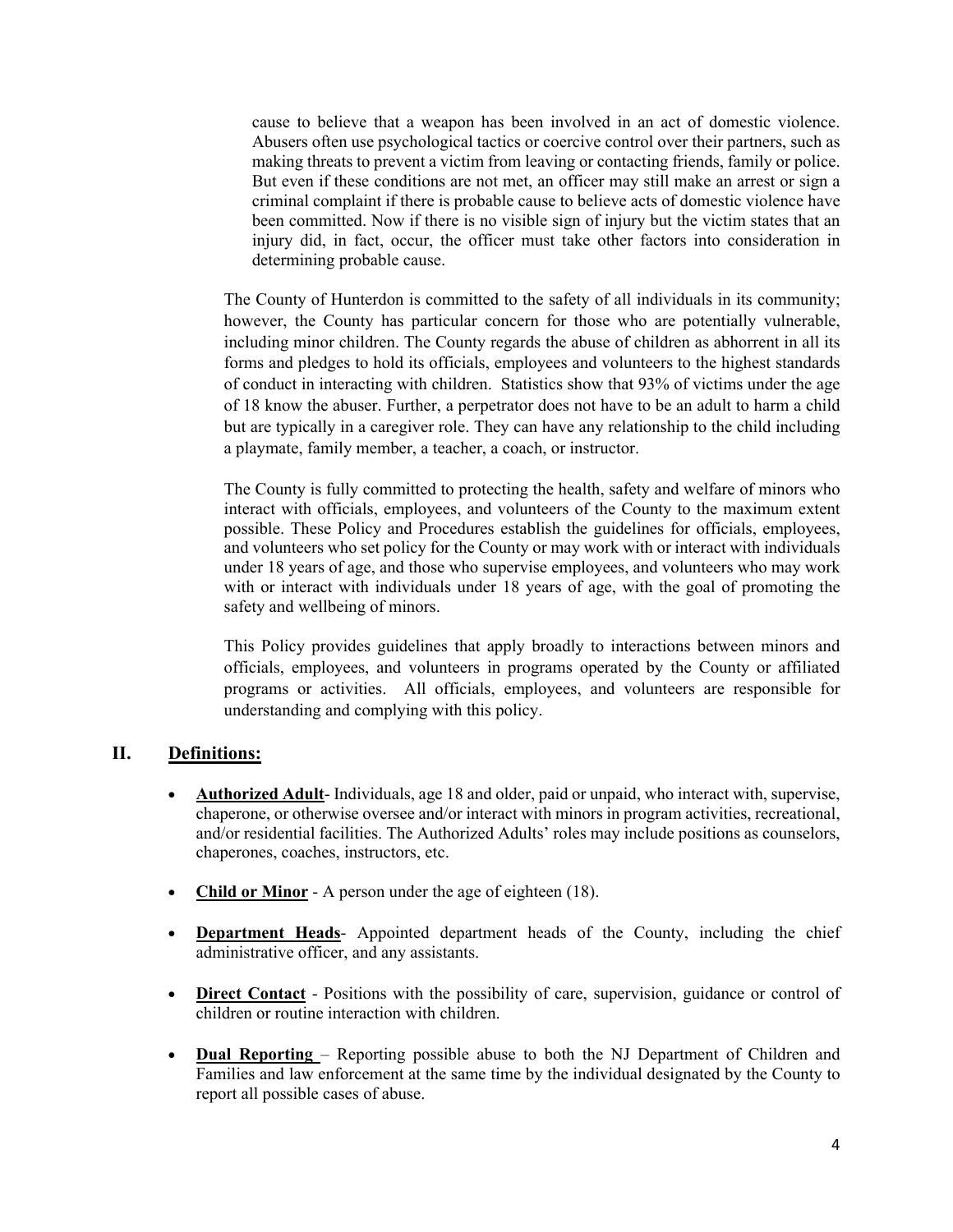- **Employees, Staff, or Counselors** persons working for the County on a full-time or part-time basis and compensated by the County.
- **Facilities**  Facilities owned by, under the control of, or rented or leased to the County.
- **Grooming**  is when someone builds a relationship, trust and emotional connection with a child or young person so they can manipulate, exploit and abuse them. Refer to Appendix B for more detailed information on grooming.
- **NJMEL JIF**-New Jersey Municipal Excess Liability Fund Joint Insurance fund
- **Officials**  Elected officials of the County, appointed Board members, and Authority Commissioners.
- **One-On-One Contact** Personal, unsupervised interaction between any Authorized Adult and a participant without at least one other Authorized Adult, parent or legal guardian being present.
- **Programs** Programs and activities offered or sponsored by the County.
- **Volunteers**-Individuals volunteering their time to provide services to the County who are not on the payroll and receive no compensation.

## **III. Policy:**

The County is charged with protecting the health, safety, and welfare of all its citizens, including children under the age of 18. To that end, the County is firmly committed to protecting children under the care and supervision of the County from all forms of physical, mental, sexual and emotional abuse. The County is committed to establishing and implementing safeguards to eliminate opportunities for abuse of children entrusted to the care of the County. The procedures outlined below shall apply to all officials, employees, and volunteers of the County.

## **IV. Recruitment and Hiring of Employees and Vetting of Individuals Volunteering Their Time Who Will Interact with Children and Vulnerable Adults:**

- i. All prospective employees and volunteers who are anticipated to interact with children and vulnerable adults shall undergo a thorough and complete background check to the extent permitted by law which may include a fingerprint identification check, credit check, motor vehicle record check, reference check (personal and professional), and a check of the Megan's Law directory for New Jersey and any other State where the applicant previously resided as appropriate for the position they are seeking. *Written documentation of the background check shall be maintained by the County.*
- ii. Background checks that disclose any negative or questionable results must be reviewed and approved by the County *prior to* the individual being hired and/or working with minors. **Provisional hiring is not permitted**.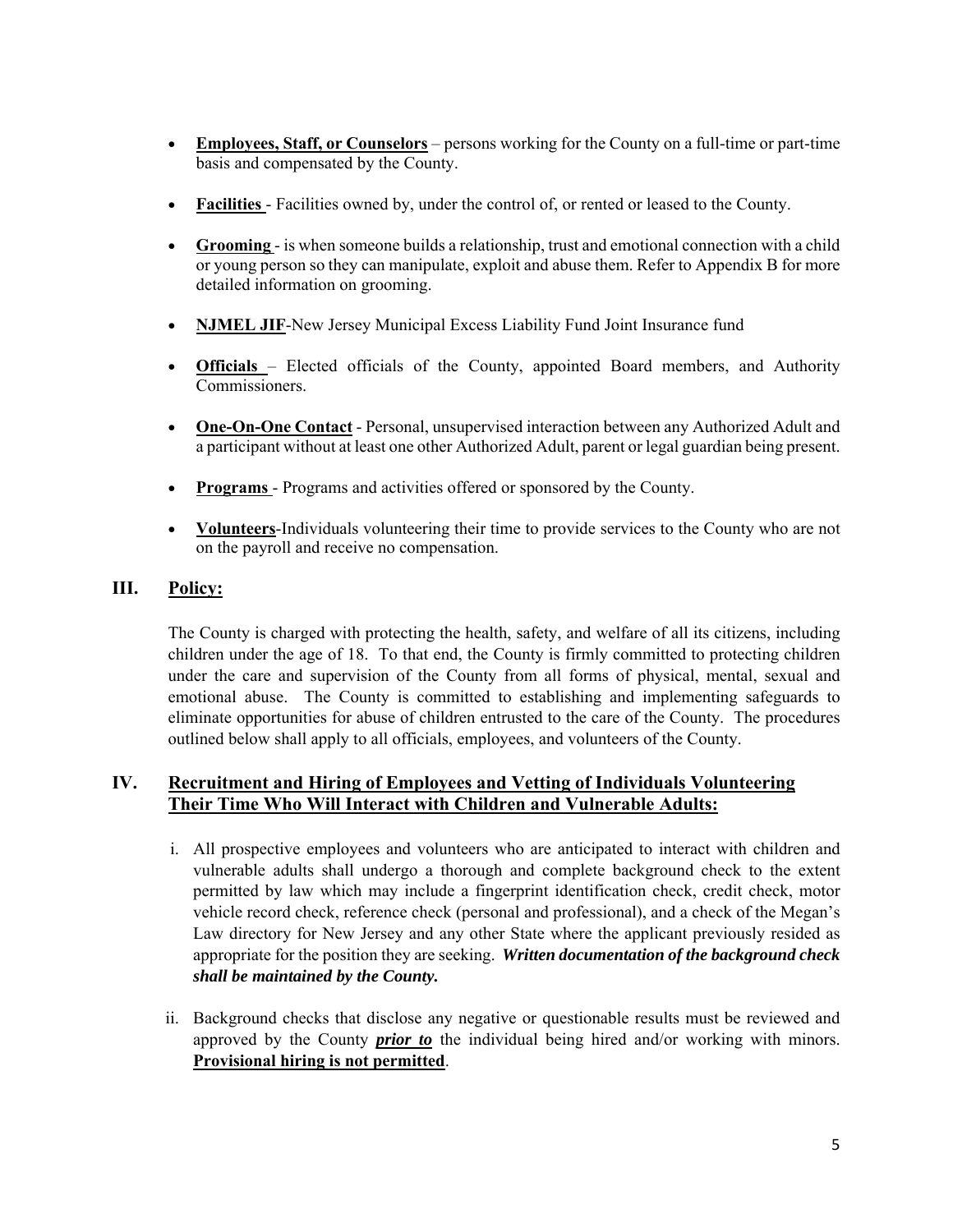- iii. All prospective employees and volunteers who will be interacting with children and vulnerable adults must complete the training adopted by the County *PRIOR TO* starting employment or volunteer service. **In addition to completing the training course adopted by the County.**
- iv. The County shall **annually** re-check and document the Megan's Law directory for New Jersey to make certain that current employees subject to this policy are not listed.
- v. Once employed, authorized Adults who are employed are required to notify the appropriate Human Resources representative of an arrest (charged with a misdemeanor or felony) or conviction for an offense within 72 hours of knowledge of the arrest or conviction.

## **V. Procedures and Responsibilities of Officials:**

*Under New Jersey Law, an official may be held liable for the abuse or neglect of a child if he or she fails to implement appropriate safeguards to protect the child while the minor has been entrusted to the care of the County.* Most importantly, recent changes in the law in New Jersey extended the statute of limitations for child abuse and neglect cases substantially, thus placing local officials and employees at a far greater risk.

A valid cause of action can be filed by an alleged victim well after the official has left office. It is, therefore, critically important for officials to establish and monitor policies and procedures designed to safeguard minors entrusted to the care of the County.

Individuals who interact with children on a regular basis in connection with their County employment or volunteering are required to:

- i. Complete the initial training course approved by the County, and any updated/refresher course, in order to better understand their legal duties and responsibilities under Federal and NJ State Law. The training program will include the following concepts:
	- o Recognizing the signs of abuse and neglect of minors.
	- o Establishing guidelines for protecting minors from emotional and physical abuse and neglect.
	- o Understanding and being prepared to implement the procedures necessary to eliminate opportunities for abuse.
	- o Becoming familiar with the legal requirements to report suspected cases of abuse.
	- o Fully understanding the legal consequences for not being diligent in making certain that employees of the County adhere to all policies and procedures as adopted.
- *ii.* Meet, on a regular basis, with Department/Division Heads to review the "Policy Addressing" Sexual Abuse of Minors".
- iii. County officials may conduct *random and unannounced* visits to program sites to observe the setup of the programs and conduct of the employees and volunteers of the County.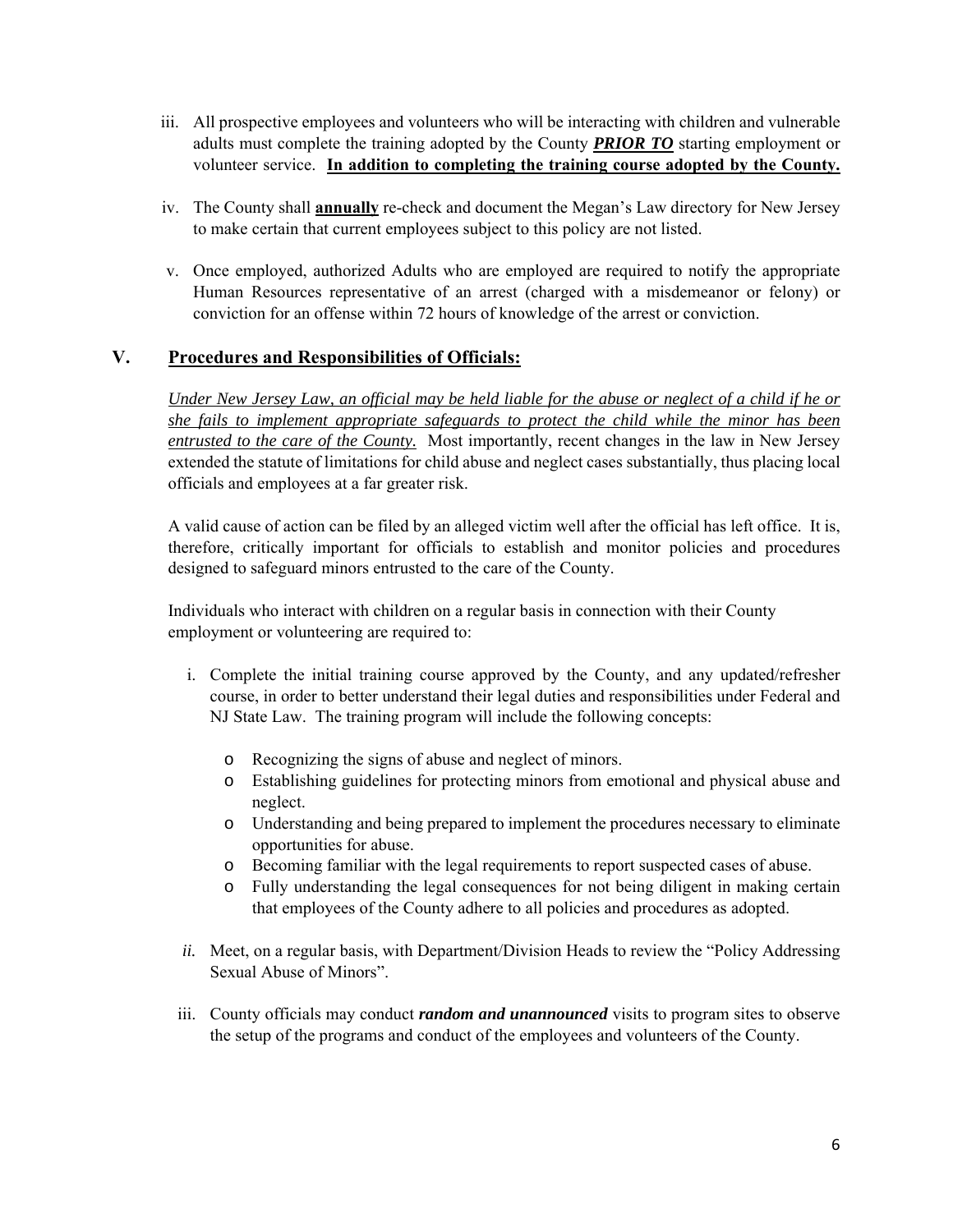## **VI. Program Procedures:**

All County programs operated by, sponsored by, or affiliated with the County shall comply with the following procedures. All officials, employees, and volunteers who interact with or could possibly interact with minors, and those employees who supervise employees who interact with or could possibly interact with minors, shall adhere to the following policy.

## **VII. Specific Program Procedures:**

The following policies shall apply to **all programs** offered by, sponsored by or affiliated with the County. As an essential element of compliance with the overall objective of protecting and addressing the safe treatment of minors, the County shall:

- a. Establish a written procedure for the notification of the minor's parent/legal guardian in case of an emergency, including medical or behavioral problem, natural disasters, or other significant program disruptions. Authorized Adults with the program, as well as participants and their parents/legal guardians, must be advised of this procedure in writing prior to the participation of the minors in the program. In addition, (the local unit type) shall provide information to parents or legal guardians detailing the manner in which the participant can be contacted during the program.
- b. Make certain that where appropriate program participants provide a *Medical Treatment Authorization form* to the County.
- c. Implement and adopt a *"Code of Conduct"* for volunteer and paid staff members which, *at a minimum*, will include the following:

#### **Code of Conduct:**

- Staff members will, at all times, respect the rights of program participants and use positive techniques of guidance including positive reinforcement and encouragement.
- Staff members will portray a positive role model for youth by maintaining an attitude of respect, loyalty, patience, courtesy, tact, and maturity.
- Staff members shall not transport children in their own vehicles, unless written authorization from the child's parent or guardian has been received.
- Members of the staff shall not be alone with children they meet in the programs outside of the camp. This includes babysitting, sleepovers, and inviting children to their home.
- Staff members shall, at all times, be visible to other staff members while supervising minors. Any exceptions require a written explanation before the fact and approval of the Program Director.
- Staff members will appear neat, clean, and appropriately attired.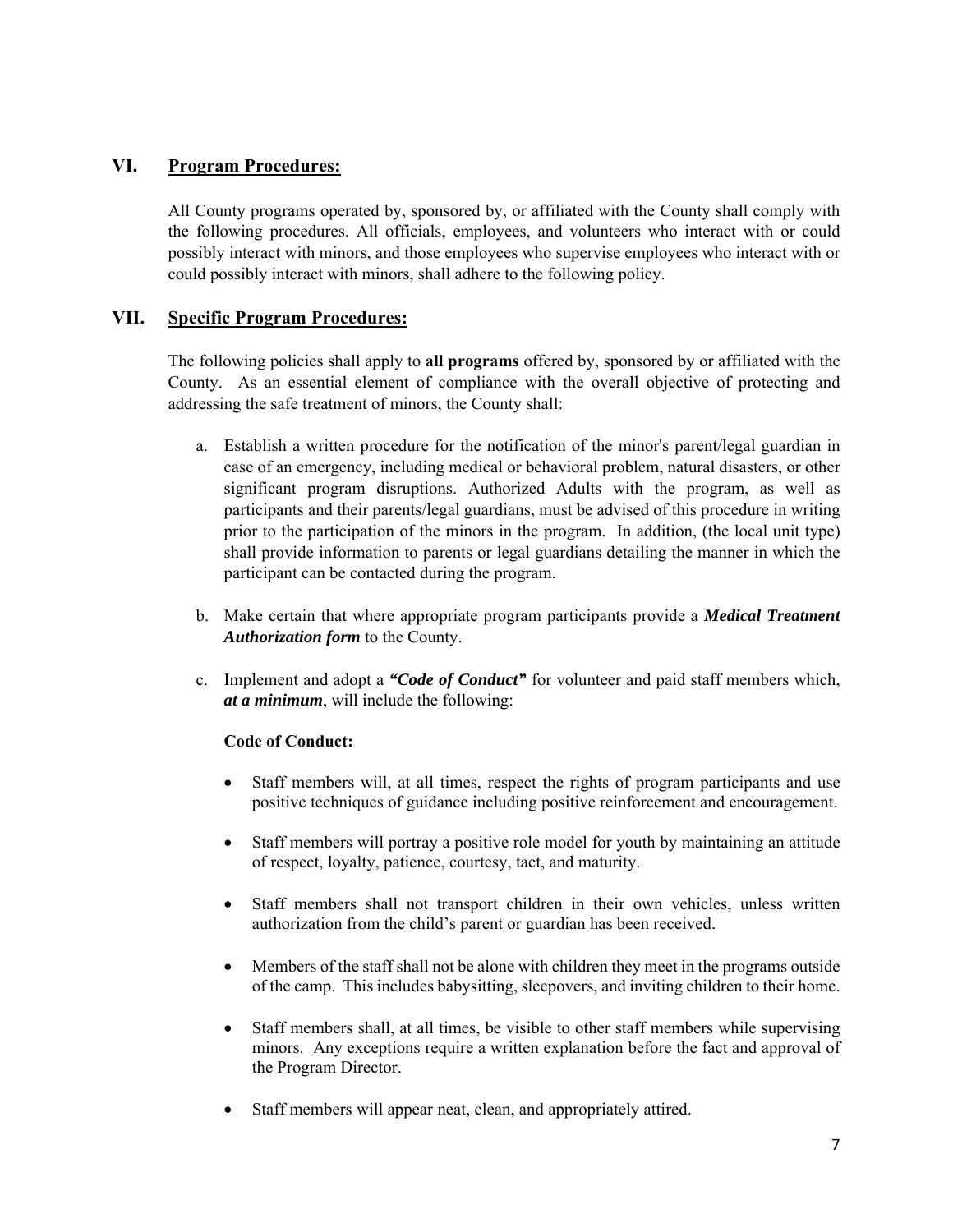- Staff members will refrain from intimate displays of affection towards others in the presence of children, parents and staff.
- Staff members are required to refrain from texting, and posting or checking any of the social media outlets while they are working or volunteering. The only exception is for texting for the purposes of communicating with another staff member or parent regarding a programmatic issue pertaining to a child.
- Staff members are prohibited from buying gifts for program participants.

#### **In addition to the Code of Conduct, the following shall be a part of the specific program provisions:**

- The possession or use of alcohol and other drugs, fireworks, guns and other weapons is prohibited.
- The County shall set forth rules and procedures governing when and under what circumstances participants may leave the County property during the program.
- No violence, including sexual abuse or harassment, will be tolerated.
- Hazing of any kind is prohibited. Bullying including verbal, physical, and cyber bullying are prohibited and will be addressed immediately.
- No theft of property will be tolerated.
- No use of tobacco products will be tolerated.
- Misuse or damage of County property is prohibited. Charges will be assessed against those participants who are responsible for damage or misuse of property.
- The inappropriate use of cameras, imaging, and digital devices is prohibited including use of such devices in showers, restrooms, or other areas where privacy is expected by participants.
- Under no circumstances are any images of any child taken during any of the activities conducted or sponsored by the County to be shared on any social media platform without the expressed written consent of a parent or legal guardian.
- The County shall assign a staff member who is at least 21 years of age to be accessible to participants. Additional Authorized Adults will be assigned to ensure one-on-one contact with minors does not occur and that appropriate levels of supervision are implemented.
- Take appropriate steps to make certain that children are not released to anyone other than the authorized parent, guardian, or other adult authorized by the parent or guardian (written authorization on file in advance.)
- Develop and made available to participants and their parents or guardians, the rules and discipline measures applicable to the program. Program participants and staff must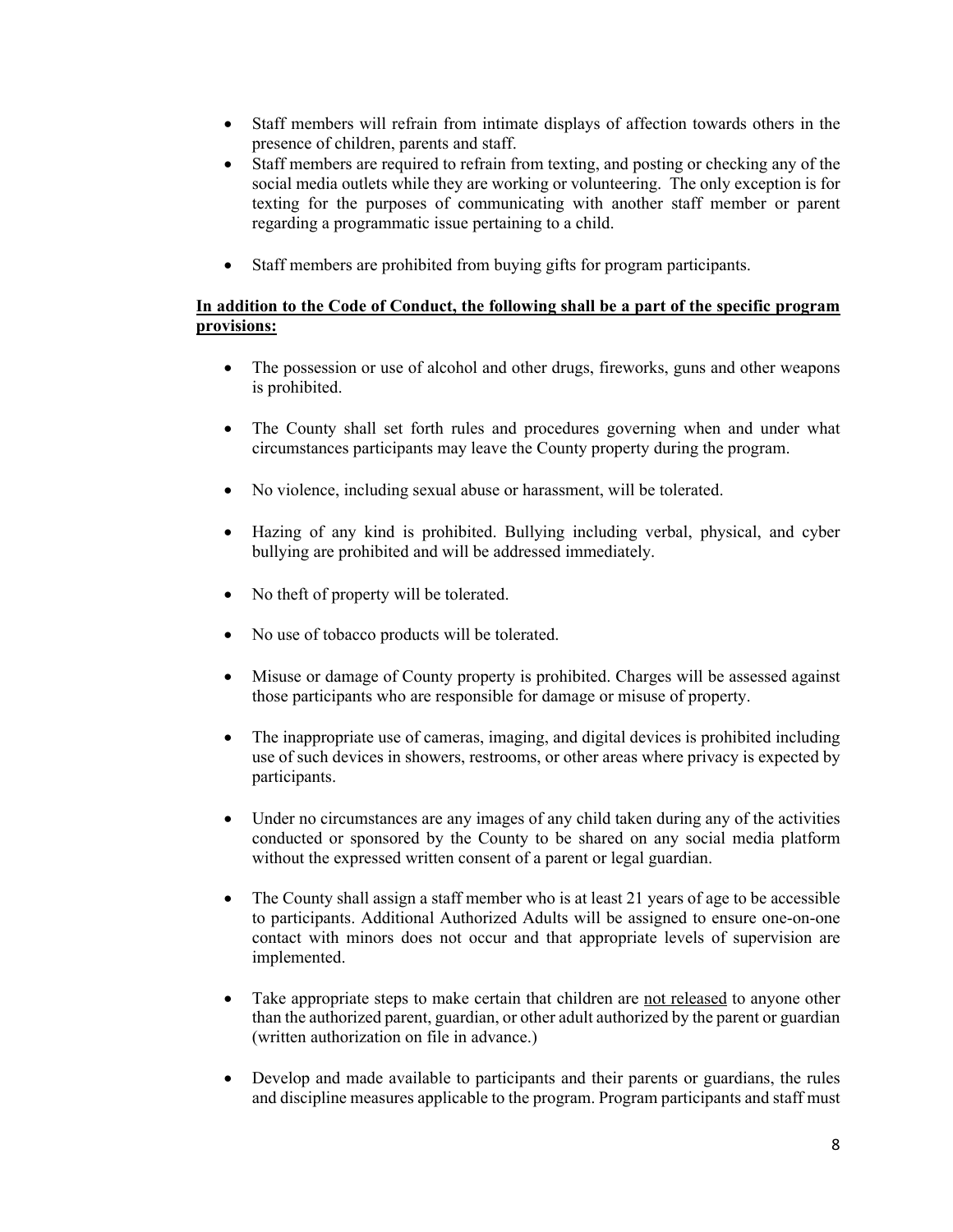abide by all regulations and may be removed from the program for non-compliance with rules.

- The recommended ratio of counselors to program participants should reflect the gender distribution of the participants, and should meet the following:
	- 1. One staff member for every six participants ages 4 and 5.
	- 2. One staff member for every eight participants ages 6 to 8.
	- 3. One staff member for every ten participants ages 9 to 14.
	- 4. One staff member for every twelve participants ages 15 to 17.
- Responsibilities of the counselors must include, at a minimum, informing program participants about safety and security procedures, rules established by the program, and behavioral expectations. Counselors are responsible for following and enforcing all rules and must be able to provide information included herein to program participants and be able to respond to emergencies.

#### **Specific Policy and Procedures for Use of Restrooms by Children/Minors:**

- All restrooms shall be checked in advance by staff persons before minor children enter to make certain that no other individuals are present.
- Staff members (of the same sex) are to stand guard at the doorway to make certain that no one else enters the restroom while a child is there. Children should not be permitted enter restrooms in pairs or in groups, unless it is absolutely necessary.

#### **VIII. Training Requirements:**

Individual training courses have been designed for each of the following categories and **all** officials, employees, and volunteers of the County are required to complete training (and refresher course training) adopted by the County. ALL employees of the County shall complete the training course whether they interact with children/minors or not. Although training records will be maintained, it is recommended that each County and individual trainees also keep copies of their own training records.

#### a. **Officials**

i. Complete the initial training course adopted by the County, and any updated/refresher course, in order to better understand their legal duties and responsibilities under Federal and NJ State Law. The training program will include the following concepts.

- o Recognizing the signs of abuse and neglect of minors.
- o Establishing guidelines for protecting minors from emotional and physical abuse and neglect.
- o Understanding and being prepared to implement the procedures necessary to eliminate opportunities for abuse.
- o Becoming familiar with the legal requirements to report suspected cases of abuse.
- o Fully understanding the legal consequences for not being diligent in making certain that employees of the County adhere to all policies and procedures as adopted.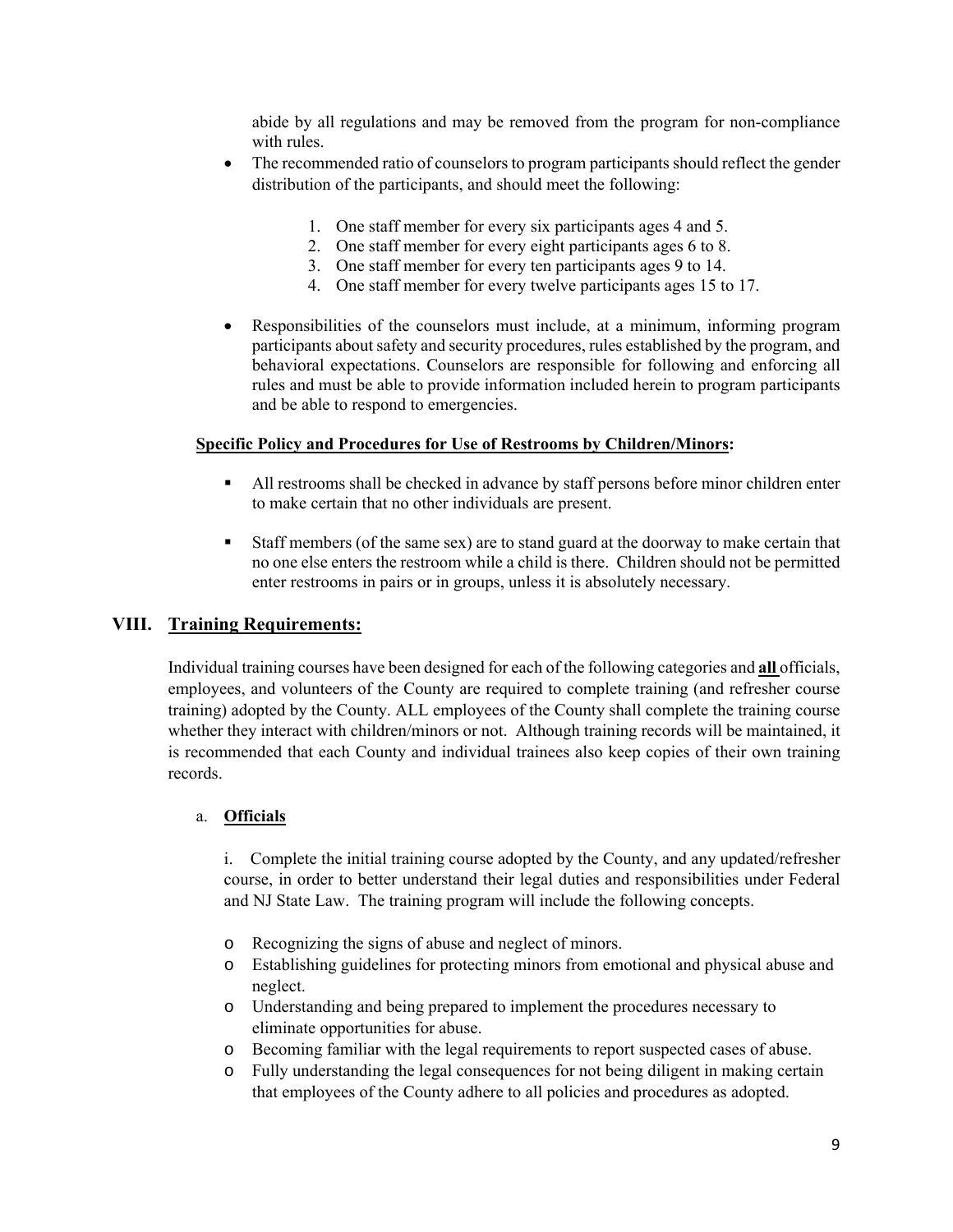### b. **Department and Division Heads**

- i. Content of course shall include:
	- 1. Current State NJ State Law pertaining to Sexual Abuse of Minors
	- 2. Recognizing the signs of abuse and neglect
	- 3. Different types of abuse (i.e. Peer to Peer, Adult to Child, etc)
	- 4. Your legal responsibility for implementing and monitoring procedures and employees
	- 5. Reporting cases of abuse

## c. **Volunteers and Employees of the County**

- i. Content of course shall include:
	- 1. Current State NJ State Law pertaining to Sexual Abuse of Minors
	- 2. Recognizing the signs of abuse and neglect
	- 3. Different types of abuse (i.e. Peer to Peer, Adult to Child, etc.)
	- 4. Your legal responsibility for implementing and monitoring procedures and employees
	- 5. Reporting cases of abuse

## **IX. Reporting Suspected Child Abuse/Neglect:**

In light of the importance and priority placed on safeguarding the health and safety of minors, it is critically important that suspected cases of child abuse and neglect are reported as soon as possible. *As a government official, employee or volunteer, you are legally required to report suspected child abuse. This requirement includes all governmental officials, employees and volunteers.* 

The following procedures shall be utilized in reporting suspected cases of abuse. The County shall also train officials, department heads, employees and volunteers in the concept of **"dual reporting"** as listed and defined below and shall encourage all staff and volunteers to utilize this process as much as possible in reporting suspected cases of abuse.

Child Abuse is hard thing to talk about, especially with victims. The most important thing to remember is to **show calm reassurance and unconditional support.** Avoid interrogation and leading questions. Understand that denial and embarrassment are common reactions. Don't display disbelief, shock, or disgust. Instead, be reassuring. Make sure the child knows that they did nothing wrong. Reassure them that this is not their fault and make sure they know that you take it seriously.

Interviewing children to investigate sexual abuse requires highly technical expertise. *Do not "investigate" an abuse situation. Do not interrogate the child*. Rather report it immediately as shown below. And finally, keep safety as the priority. If there is the possibility of violence against yourself or the child, get the appropriate professionals or agencies involved as soon as possible.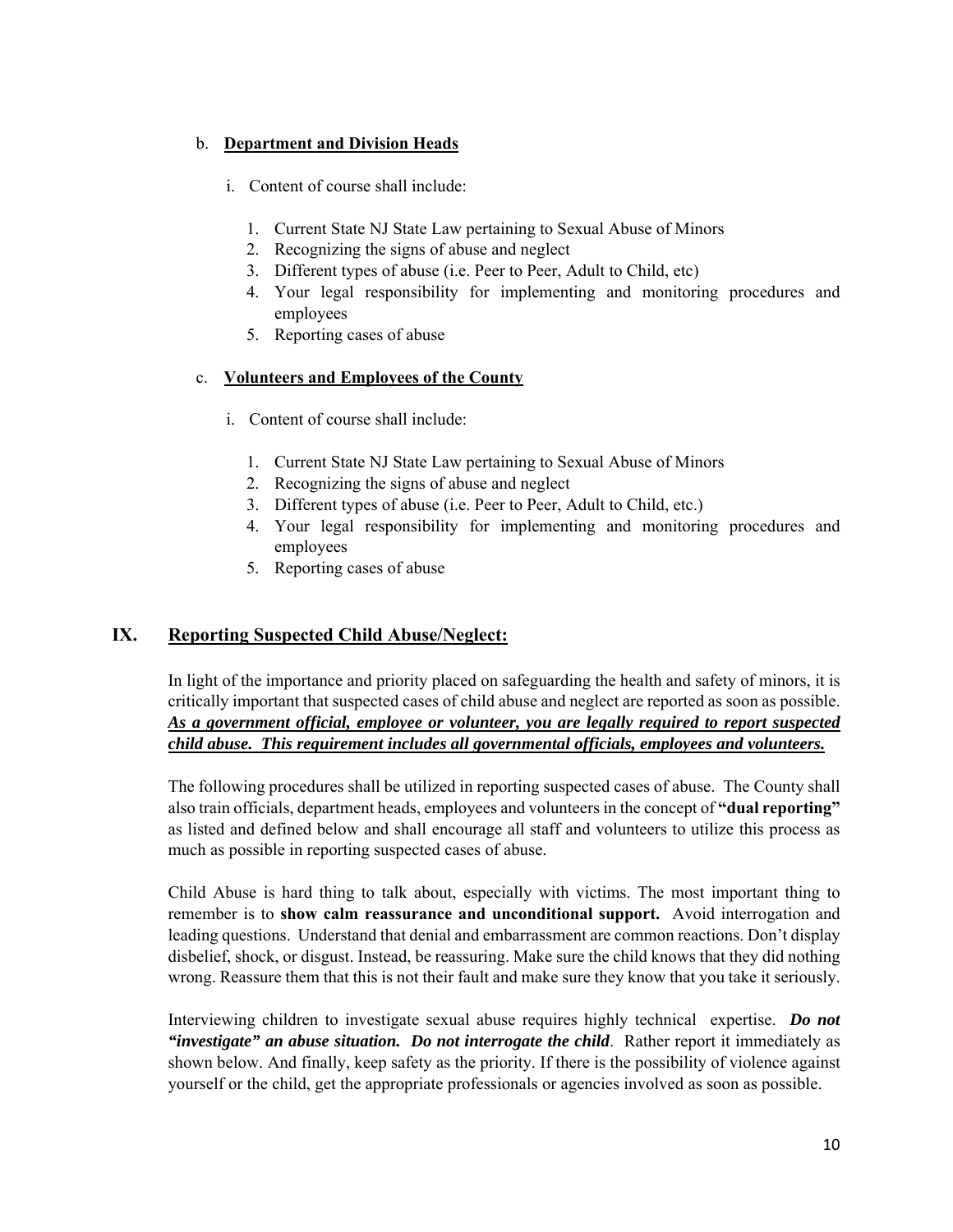## *It is recommended that, whenever possible, officials, employees and volunteers report the suspected abuse to both the NJ Department of Children and Families and law enforcement at the same time, which is known as "dual reporting."*

## *For employees or volunteers of programs conducted by the County:*

- Immediately report suspected cases to the Program Director in charge.
- The Program Director shall immediately investigate the alleged incident. The Director shall document the alleged abuse in writing including the following information, as recommended by the New Jersey Department of Children and Families:
	- a. *Who:* The child and parent/caregiver's name, age and address and the name of the alleged perpetrator and that person's relationship to the child.
	- b. *What:* Type and frequency of alleged abuse/neglect, current or previous injuries to the child and what caused you to become concerned.
	- c. *When:* When the alleged abuse/neglect occurred and when you learned of it.
	- d. *Where:* Where the incident occurred, where the child is now and whether the alleged perpetrator has access to the child.
	- e. *How:* How urgent the need is for intervention and whether there is a likelihood of imminent danger for the child.
- After documenting all of the facts surrounding the alleged abuse, the Program Director shall call the Hotline established by the NJ Department of Children and Families  $\omega$  1-877-652-2873. It is not the supervisor's role to make a decision on whether a case should be reported. All cases shall be reported. Notification shall then be made to the Hunterdon County Director of Human Resources.

#### **For** *volunteers in charge of programs sponsored by or affiliated with the County.*

- 1. The Volunteer shall immediately document the alleged abuse in writing including the following information, as recommended by the New Jersey Department of Children and Families:
	- a. *Who:* The child and parent/caregiver's name, age and address and the name of the alleged perpetrator and that person's relationship to the child.
	- b. *What:* Type and frequency of alleged abuse/neglect, current or previous injuries to the child and what caused you to become concerned.
	- c. *When:* When the alleged abuse/neglect occurred and when you learned of it.
	- d. *Where:* Where the incident occurred, where the child is now and whether the alleged perpetrator has access to the child.
	- e. *How:* How urgent the need is for intervention and whether there is a likelihood of imminent danger for the child.
- 2. After documenting all of the facts surrounding the alleged abuse, the Volunteer shall call the Hotline established by the NJ Department of Children and Families @ 1-877-652-2873. Notification shall then be made to the County Director of Human Resources.

#### *For Officials and Department Heads who witness or become aware of alleged cases of abuse or neglect*: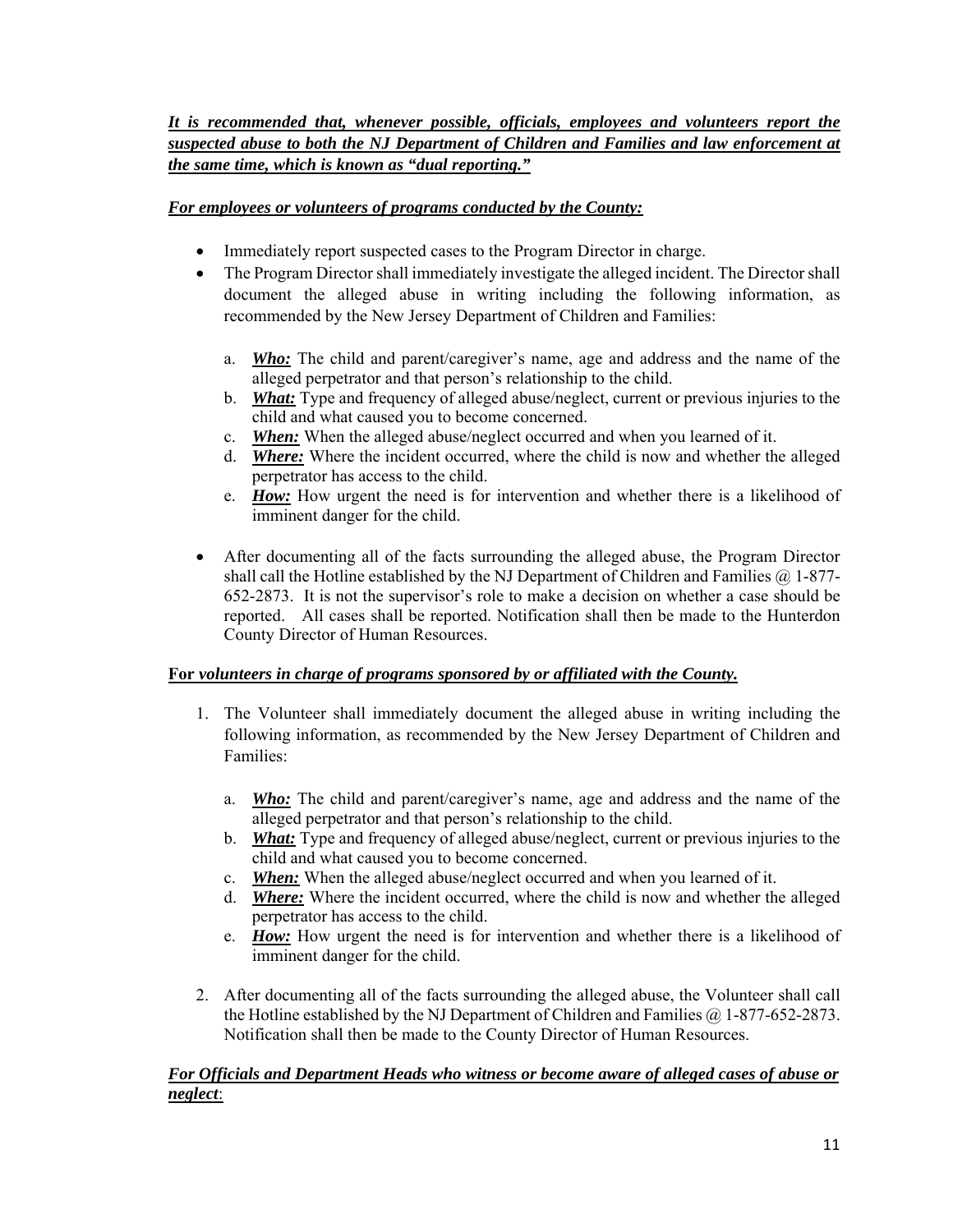- 1. The Officials and Department Heads shall immediately document the alleged abuse in writing including the following information, as recommended by the New Jersey Department of Children and Families:
	- a. *Who:* The child and parent/caregiver's name, age and address and the name of the alleged perpetrator and that person's relationship to the child.
	- b. *What:* Type and frequency of alleged abuse/neglect, current or previous injuries to the child and what caused you to become concerned.
	- c. *When:* When the alleged abuse/neglect occurred and when you learned of it.
	- d. *Where:* Where the incident occurred, where the child is now and whether the alleged perpetrator has access to the child.
	- e. *How:* How urgent the need is for intervention and whether there is a likelihood of imminent danger for the child.
		- After documenting all of the facts surrounding the alleged abuse, the Officials or Department Heads shall call the Hotline established by the NJ Department of Children and Families @ 1-877-652-2873. Notification shall thereafter be made to the County Director of Human Resources.

#### **X. Important Information Regarding Reporting Suspected Abuse Under NJ Law:**

**The following guidelines have been established under New Jersey law, for those reporting suspected or alleged cases of abuse or neglect. The County encourages all officials, employees, and volunteers in programs operated by the County or affiliated programs or activities to report suspected cases of abuse with the following in mind.** 

- *i. Any person who, in good faith, makes a report of child abuse or neglect or testifies in a child abuse hearing resulting from such a report is immune from any criminal or civil liability as a result of such action. Calls can be placed to the hotline anonymously.*
- *ii. However, any person who knowingly fails to report suspected abuse or neglect according to the law or to comply with the provisions of the law is a disorderly person.*
- *iii. When a report indicates that a child may be at risk, an investigator from the Division of Child Protection and Permanency (formerly Youth and Family Services) will promptly investigate the allegations of child abuse and neglect within 24 hours of receipt of the report.*

#### **XI. Acknowledgement of Receipt and Review of Policy:**

All officials, employees/counselors, and volunteers who may be interacting with minors/children or supervising individuals who may be interacting with minors/children, shall be provided with this Policy for Addressing the Protection and Safe Treatment of Minors. A record shall be maintained of all individuals who have received the policy.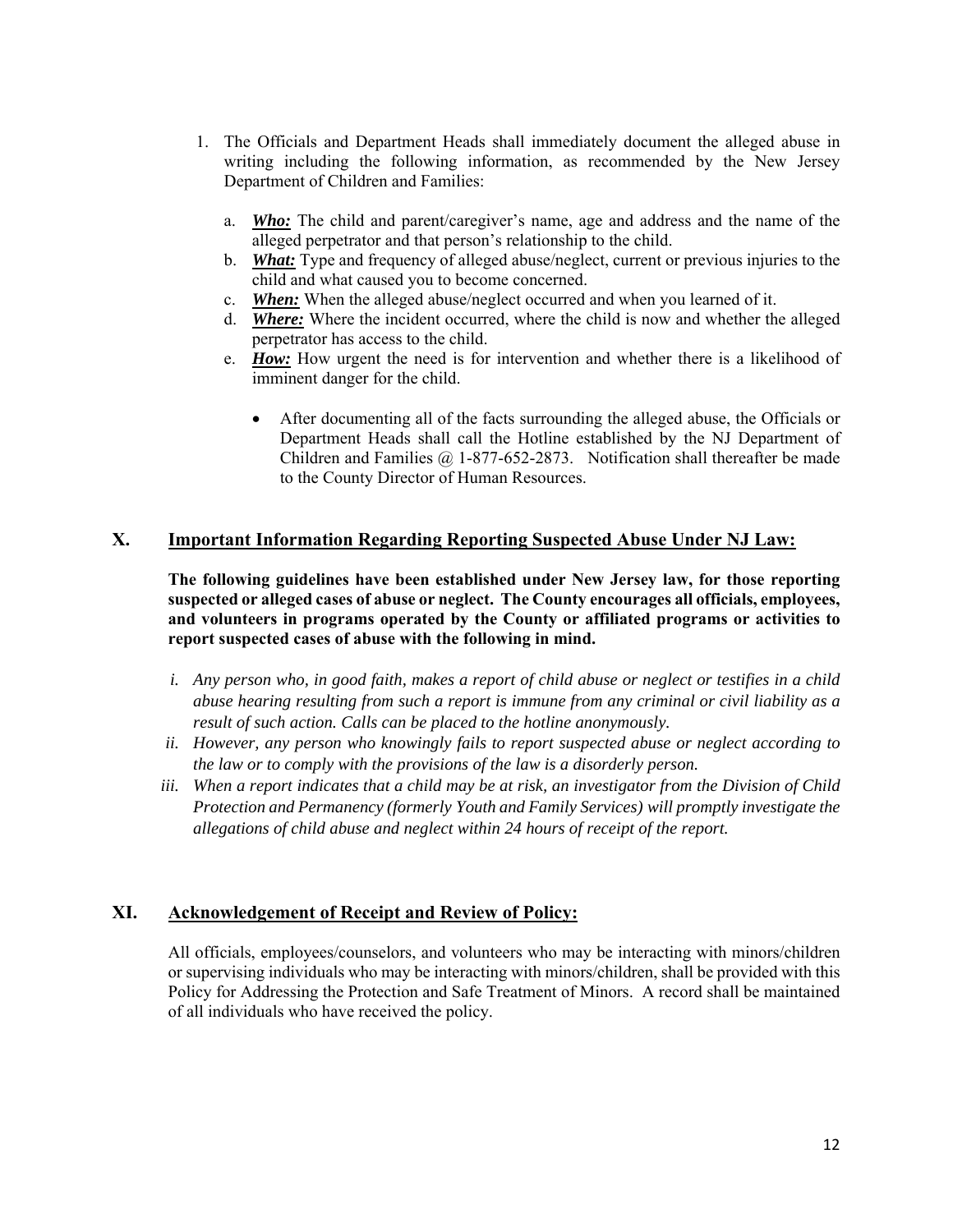# **Appendix A: Indicators of Child Abuse/Neglect**

The New Jersey Department of Children and Families issued the following guidelines to assist in recognizing the indicators of child abuse/neglect.

## **Indicators of Child Abuse / Neglect**

Different types of abuse and neglect have different physical and behavioral indicators.

#### **Physical Abuse**

| <b>Physical Indicators</b>                                                                                                                                                                                                                                                                                                                                                                                                                                                                                                                                                                                                                                                                                                                                                                                                                                    | <b>Behavioral Indicators</b>                                                                                                                                                                      |
|---------------------------------------------------------------------------------------------------------------------------------------------------------------------------------------------------------------------------------------------------------------------------------------------------------------------------------------------------------------------------------------------------------------------------------------------------------------------------------------------------------------------------------------------------------------------------------------------------------------------------------------------------------------------------------------------------------------------------------------------------------------------------------------------------------------------------------------------------------------|---------------------------------------------------------------------------------------------------------------------------------------------------------------------------------------------------|
| Unexplained bruises and welts:<br>On face, lips, mouth<br>On torso, back, buttocks, thighs<br>In various stages of healing<br>Cluster, forming regular patterns<br>Reflecting shape of article used to inflict<br>(electric cord, belt buckle)<br>On several different surface areas<br>Regularly appear after absence, weekend or<br>vacation<br>Unexplained burns:<br>Cigar, cigarette burns, especially on soles,<br>palms, back or buttocks<br>Immersion burns (sock-like, glove-like)<br>doughnut shaped on buttocks or genitalia)<br>Patterned like electric burner, iron, etc.<br>Rope burns on arms, legs, neck or torso<br>Unexplained fractures:<br>To skull, nose, facial structure<br>In various stages of healing<br>Multiple or spiral fractures<br>Unexplained laceration or abrasions:<br>To mouth, lips, gums, eyes<br>To external genitalia | Wary of adult contacts<br>Apprehensive when other children cry<br>Behavioral extremes:<br>Aggressiveness<br>Withdrawal<br>Frightened of parents<br>Afraid to go home<br>Reports injury by parents |

#### **Physical Neglect**

| <b>Physical Indicators</b>                                                                                                                                                                                                                        | <b>Behavioral Indicators</b>                                                                                                                                                                                         |
|---------------------------------------------------------------------------------------------------------------------------------------------------------------------------------------------------------------------------------------------------|----------------------------------------------------------------------------------------------------------------------------------------------------------------------------------------------------------------------|
| Consistent hunger, poor hygiene, inappropriate dress<br>Consistent lack of supervision, especially in<br>dangerous activities or long periods<br>Constant fatigue or listlessness<br>Unattended physical problems or medical needs<br>Abandonment | Begging, stealing food<br>Extended stays at school (early arrival<br>and late departure)<br>Constantly falling asleep in class<br>Alcohol or drug abuse<br>Delinquency (e.g. thefts)<br>States there is no caregiver |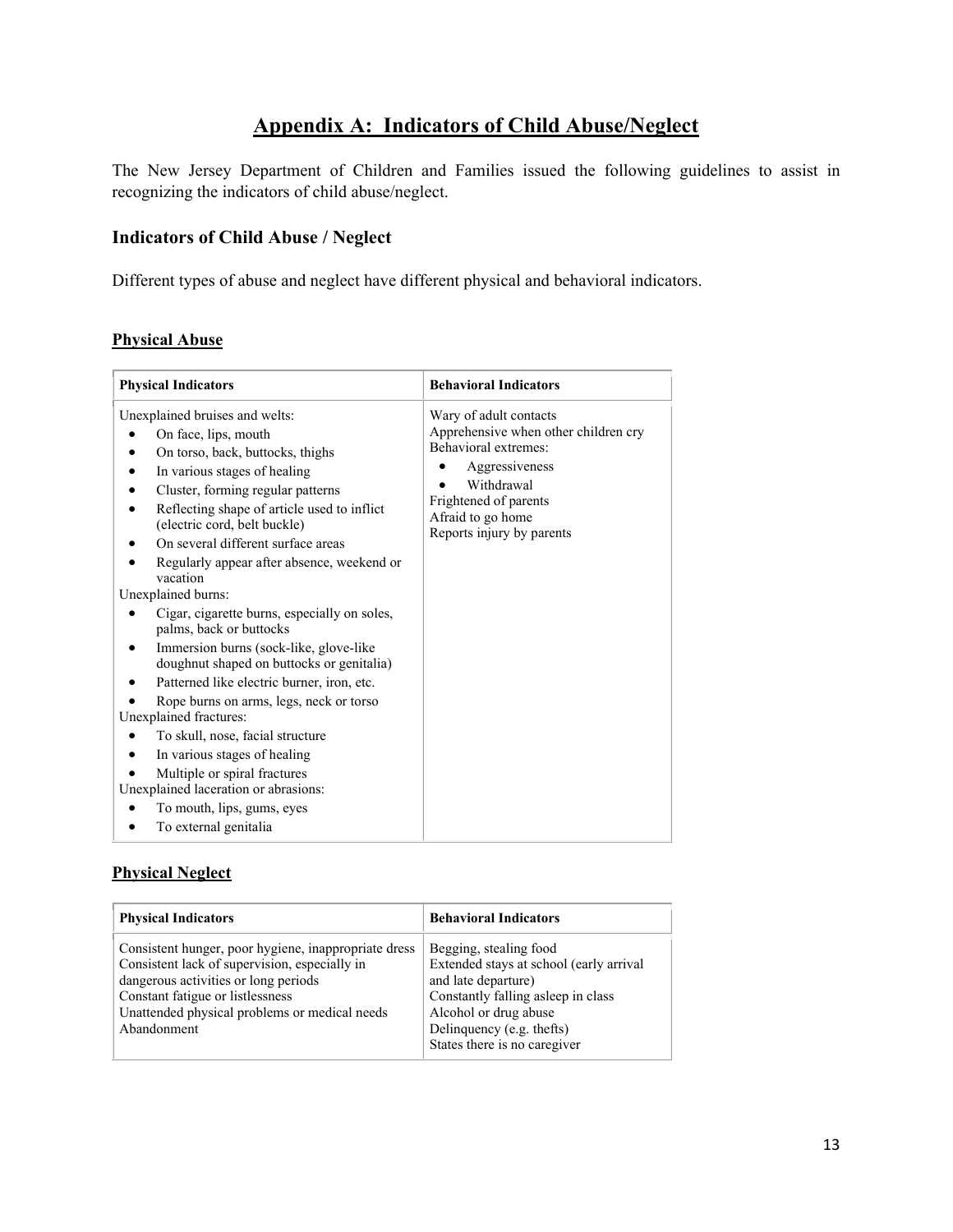## **Sexual Abuse**

| <b>Physical Indicators</b>                                                                                                                                                                                                                    | <b>Behavioral Indicators</b>                                                                                                                                                                                                                                     |
|-----------------------------------------------------------------------------------------------------------------------------------------------------------------------------------------------------------------------------------------------|------------------------------------------------------------------------------------------------------------------------------------------------------------------------------------------------------------------------------------------------------------------|
| Difficulty in walking or sitting<br>Torn, stained or bloody underclothing<br>Pain or itching in genital area<br>Bruises or bleeding in external genitalia, vaginal or<br>anal areas<br>Venereal disease, especially in pre-teens<br>Pregnancy | Unwilling to change for gym or<br>participate in PE<br>Withdrawn, fantasy or infantile behavior<br>Bizarre, sophisticated or unusual sexual<br>behavior or knowledge<br>Poor peer relationships<br>Delinquent or run away<br>Reports sexual assault by caregiver |

## **Emotional Maltreatment**

| <b>Physical Indicators</b>                                                                                                                                                          | <b>Behavioral Indicators</b>                                                                                                                      |
|-------------------------------------------------------------------------------------------------------------------------------------------------------------------------------------|---------------------------------------------------------------------------------------------------------------------------------------------------|
| Habit disorders (sucking, biting, rocking, etc.)<br>Conduct disorders (antisocial, destructive, etc.)<br>Neurotic traits (sleep disorders, speech disorders,<br>inhibition of play) | Behavior extremes:<br>Compliant, passive<br>Aggressive, demanding<br>Overly adoptive behavior:<br>Inappropriately adult<br>Inappropriately infant |